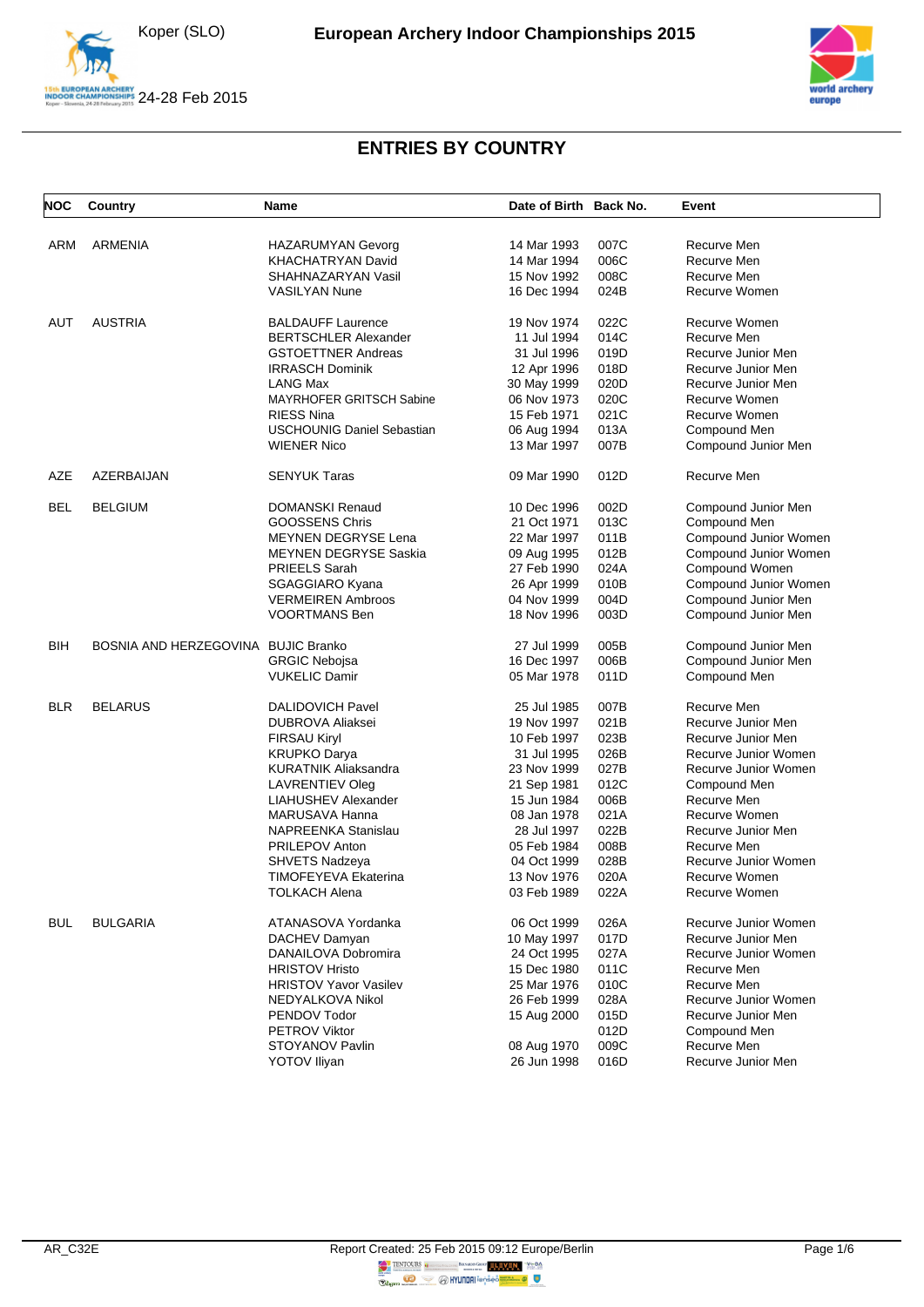

N ARCHERY<br>OPIONSHIPS 24-28 Feb 2015



| <b>NOC</b> | Country               | Name                                       | Date of Birth Back No.     |      | Event                                 |
|------------|-----------------------|--------------------------------------------|----------------------------|------|---------------------------------------|
| <b>CRO</b> | <b>CROATIA</b>        | <b>BRLEK Tamara</b>                        | 15 Jan 1996                | 012D | Compound Junior Women                 |
|            |                       |                                            |                            | 006D |                                       |
|            |                       | <b>BUDEN Domagoj</b><br><b>BUDEN</b> Ivana | 08 Aug 1997                | 025C | Compound Junior Men<br>Compound Women |
|            |                       | <b>MARKES</b> Ivan                         | 10 Sep 1985<br>25 Feb 1980 | 012B |                                       |
|            |                       |                                            | 23 Jul 1995                | 021D | Compound Men<br>Recurve Junior Men    |
|            |                       | MIHALIC Matija                             |                            | 013A | Compound Junior Women                 |
|            |                       | ORLIC Maja<br>VAVRO Mario                  | 09 May 1997<br>28 Nov 1997 | 005D |                                       |
|            |                       | <b>VONIC Zoran</b>                         | 07 Oct 1976                | 011B | Compound Junior Men                   |
|            |                       |                                            |                            |      | Compound Men                          |
| CZE        | <b>CZECH REPUBLIC</b> | <b>HEINRICH Petr</b>                       | 03 Oct 1978                | 012B | Recurve Men                           |
| <b>DEN</b> | <b>DENMARK</b>        | <b>ANEAR Erika</b>                         | 30 May 1978                | 023A | Compound Women                        |
|            |                       | DAMSBO Martin                              | 26 May 1985                | 009B | Compound Men                          |
|            |                       | <b>DARUM Andreas</b>                       | 15 Jan 1991                | 008B | Compound Men                          |
|            |                       | <b>DEGN Randi</b>                          | 29 Jun 1989                | 025A | Recurve Women                         |
|            |                       | <b>HANSEN Stephan</b>                      | 19 Jun 1995                | 010B | Compound Men                          |
|            |                       | JENSEN Tanja                               | 21 Jul 1995                | 010D | Compound Junior Women                 |
|            |                       | <b>OLESEN Maria</b>                        | 24 Aug 1982                | 022A | Compound Women                        |
|            |                       | <b>SONNICHSEN Sarah Holst</b>              | 10 Feb 1995                | 011D | Compound Junior Women                 |
| <b>ESP</b> | <b>SPAIN</b>          | <b>BLAZQUEZ Alberto</b>                    | 01 May 1975                | 015A | Compound Men                          |
| <b>EST</b> | <b>ESTONIA</b>        | <b>JAATMA Lisell</b>                       | 19 Jul 1999                | 013B | Compound Junior Women                 |
|            |                       | <b>NURMSALU Laura</b>                      | 01 Jun 1994                | 025C | Recurve Women                         |
|            |                       | <b>RESSAR Evert</b>                        | 17 Oct 1983                | 015C | Compound Men                          |
| <b>FIN</b> | <b>FINLAND</b>        | <b>JUUTILAINEN Mikko</b>                   | 27 Dec 1989                | 015B | Compound Men                          |
|            |                       | <b>NIKKANEN Markus</b>                     | 28 Jan 1996                | 024A | Recurve Junior Men                    |
| <b>FRA</b> | <b>FRANCE</b>         | <b>BRASSEUR Sebastien</b>                  | 02 Nov 1985                | 008D | Compound Men                          |
|            |                       | DELOCHE Pierre Julien                      | 06 Feb 1982                | 010D | Compound Men                          |
|            |                       | <b>GIROUILLE Romain</b>                    | 26 Apr 1988                | 011D | Recurve Men                           |
|            |                       | PEINEAU Sebastien                          | 24 May 1987                | 009D | Compound Men                          |
|            |                       | <b>PLIHON Pierre</b>                       |                            | 010D | Recurve Men                           |
|            |                       | <b>SCHUH Berengere</b>                     | 13 Jun 1984                | 023D | Recurve Women                         |
|            |                       | <b>VALLADONT Jean-Charles</b>              | 20 Mar 1989                | 009D | Recurve Men                           |
|            |                       | <b>VANDIONANT Sandrine</b>                 | 08 Sep 1980                | 025B | Compound Women                        |
| <b>GBR</b> | <b>GREAT BRITAIN</b>  | <b>CHAPE Fraser</b>                        | 17 Dec 1996                | 006C | Compound Junior Men                   |
|            |                       | <b>CORLESS Susan</b>                       | 04 Jun 1980                | 022C | Compound Women                        |
|            |                       | GREENWOOD Hope Lauren                      |                            | 021C | Compound Women                        |
|            |                       | <b>HUSTON Patrick</b>                      | 05 Jan 1996                | 023D | Recurve Junior Men                    |
|            |                       | NASH Tim                                   |                            | 014A |                                       |
|            |                       | <b>TUCKNOTT Phillip</b>                    | 17 Apr 1995                | 005C | Compound Men<br>Compound Junior Men   |
|            |                       |                                            |                            |      |                                       |
| GEO        | <b>GEORGIA</b>        | <b>ESEBUA Kristine</b>                     | 19 Mar 1985                | 017D | Recurve Women                         |
|            |                       | <b>LOBZHENIDZE Yulia</b>                   | 23 Aug 1977                | 018D | Recurve Women                         |
|            |                       | NARIMANIDZE Khatuna                        | 02 Feb 1974                | 019D | Recurve Women                         |
|            |                       | PHUTKARADZE Tsiko                          | 01 Jun 1996                | 031B | Recurve Junior Women                  |
|            |                       | PKHAKADZE Lasha                            | 24 May 1994                | 012C | Recurve Men                           |
|            |                       | <b>VLADIMER Dolidze</b>                    | 14 Sep 1997                | 024B | Recurve Junior Men                    |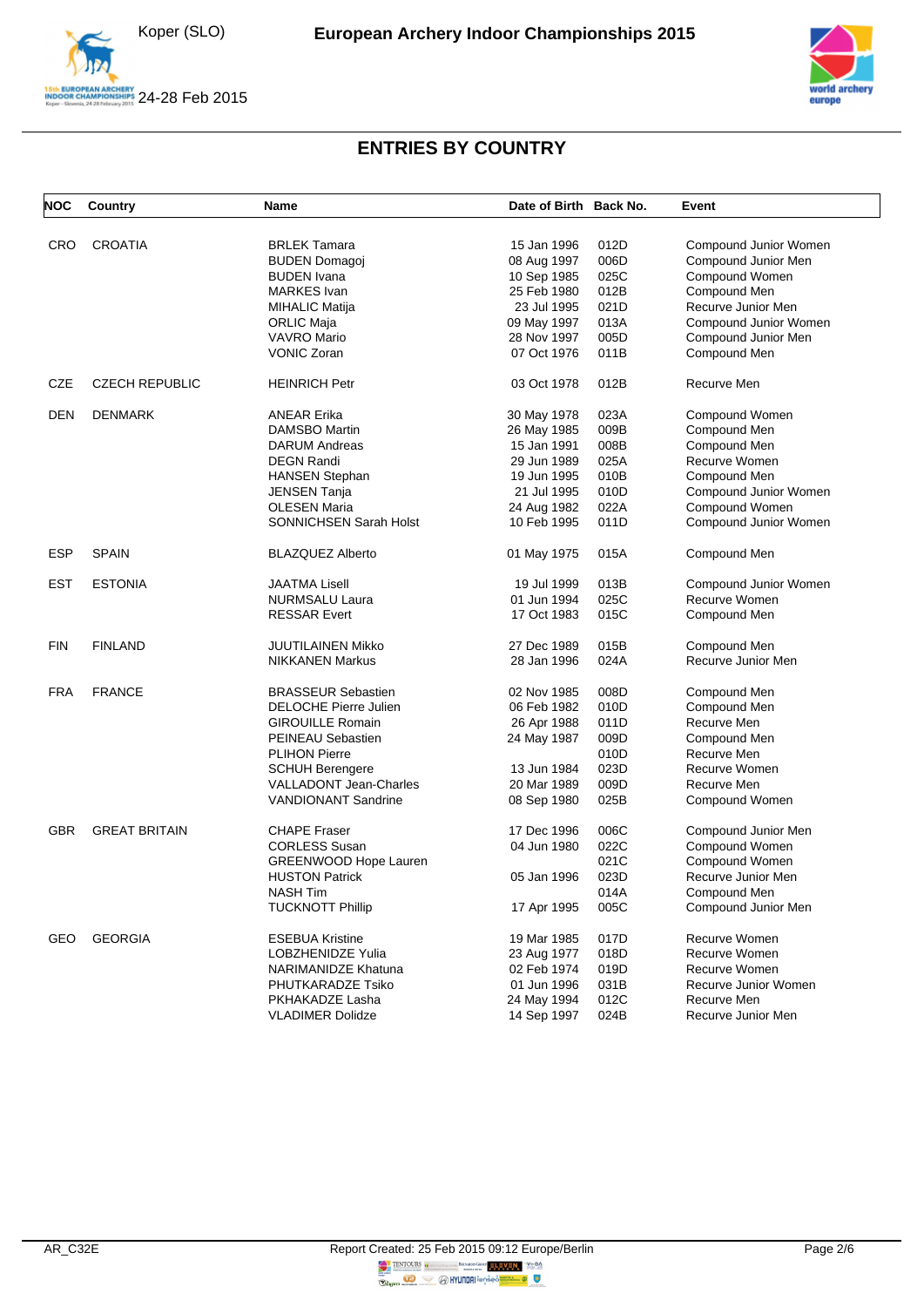





| <b>NOC</b> | Country             | Name                          | Date of Birth Back No. |      | Event                |
|------------|---------------------|-------------------------------|------------------------|------|----------------------|
|            |                     |                               |                        |      |                      |
| GER        | <b>GERMANY</b>      | <b>BAUER Katharina</b>        | 01 Sep 1995            | 030D | Recurve Junior Women |
|            |                     | HAIDN TSCHALOVA Veronika      | 05 Jun 1976            | 017A | Recurve Women        |
|            |                     | <b>KAHLLUND Florian</b>       | 07 Jun 1993            | 003B | Recurve Men          |
|            |                     | <b>RUDOW Marc</b>             | 27 Sep 1995            | 018A | Recurve Junior Men   |
|            |                     | <b>SCHEIDING Adrian</b>       | 04 Jan 1999            | 020A | Recurve Junior Men   |
|            |                     | <b>SKOERIES Eric</b>          | 18 May 1992            | 005B | Recurve Men          |
|            |                     | UNRUH Lisa                    | 12 Apr 1988            | 018A | Recurve Women        |
|            |                     | <b>WECKMUELLER Maximilian</b> | 20 Jan 1995            | 019A | Recurve Junior Men   |
|            |                     | <b>WIESER Felix</b>           | 04 Aug 1993            | 004B | Recurve Men          |
|            |                     | <b>WINTER Karina</b>          | 14 Jan 1986            | 019A | Recurve Women        |
| GRE        | <b>GREECE</b>       | <b>AERIKOS Christos</b>       | 15 Jul 1996            | 010C | Compound Men         |
|            |                     | ANDROUTSOU Argyro             | 14 May 1999            | 031D | Recurve Junior Women |
|            |                     | CHORTI Ariadni                | 19 Apr 1994            | 025B | Recurve Women        |
|            |                     | <b>KOSTOPOULOS Athanasios</b> | 11 Sep 1970            | 009C | Compound Men         |
|            |                     | <b>KOUMERTAS Stavros</b>      | 05 Sep 1977            | 011C | Compound Men         |
|            |                     |                               |                        |      |                      |
| HUN        | <b>HUNGARY</b>      | <b>BANDA Arpad</b>            | 10 Feb 1995            | 013D | Recurve Men          |
|            |                     | <b>OROSZ Viktor</b>           | 23 Aug 1998            | 008A | Compound Junior Men  |
| ITA        | <b>ITALY</b>        | <b>ANASTASIO Anastasia</b>    | 15 Jul 1990            | 020B | Compound Women       |
|            |                     | <b>ANDREOLI Tatiana</b>       | 01 Jan 1999            | 031C | Recurve Junior Women |
|            |                     | <b>BELLI Yuri</b>             | 09 Nov 1996            | 022C | Recurve Junior Men   |
|            |                     | <b>DRAGONI Luigi</b>          | 13 Aug 1983            | 006A | Compound Men         |
|            |                     | <b>FESTI Manuel</b>           | 28 Mar 1997            | 006A | Compound Junior Men  |
|            |                     | <b>FISSORE Matteo</b>         |                        | 012A | Recurve Men          |
|            |                     | <b>GIACCHERI Tanya</b>        | 19 Jan 1998            | 029C | Recurve Junior Women |
|            |                     | <b>MAMMI</b> Giulia           | 28 Mar 1997            | 019B | Recurve Women        |
|            |                     | <b>MANDIA Massimiliano</b>    | 24 Jan 1990            | 013A | Recurve Men          |
|            |                     | <b>MERCURI Manuela</b>        | 25 Mar 1996            | 017B | Recurve Women        |
|            |                     | <b>MIOR Viviano</b>           |                        | 005A |                      |
|            |                     |                               | 03 Apr 1997            | 023C | Compound Junior Men  |
|            |                     | <b>MONEGO Andrea</b>          | 08 Feb 1997            |      | Recurve Junior Men   |
|            |                     | <b>MORELLO Marco</b>          | 30 Dec 1992            | 014A | Recurve Men          |
|            |                     | <b>PAGNI Sergio</b>           | 26 Mar 1979            | 007A | Compound Men         |
|            |                     | PASQUALUCCI David             | 27 Jun 1996            | 021C | Recurve Junior Men   |
|            |                     | REBAGLIATI Chiara             | 23 Jan 1997            | 018B | Recurve Women        |
|            |                     | SIMONELLI Alberto             | 17 Jun 1967            | 005A | Compound Men         |
|            |                     | <b>SPANO Viviana</b>          | 03 Jun 1992            | 021B | Compound Women       |
|            |                     | SPERA Loredana                | 01 Jan 1996            | 030C | Recurve Junior Women |
|            |                     | <b>SUT Jesse</b>              | 03 Feb 1998            | 007A | Compound Junior Men  |
|            |                     | <b>TONIOLI Marcella</b>       | 31 May 1986            | 019B | Compound Women       |
|            | LAT LATVIA          | OLEKSEJENKO Julia             | 08 May 1965            | 022D | Compound Women       |
| LTU        | LITHUANIA           | KIZELIAUSKAITE Inga           | 29 Oct 1988            | 024C | Compound Women       |
|            |                     | KOVALEVSKIJ Adam              | 20 Dec 1995            | 024C | Recurve Junior Men   |
|            |                     | <b>MORKELIUNAS Ignas</b>      | 09 Jul 1991            | 005D | Recurve Men          |
|            |                     | <b>SIGAUSKAS Vladas</b>       | 07 Aug 1967            | 004D | Recurve Men          |
|            |                     | <b>SLIAUTERIS Modestas</b>    | 01 Jan 1990            | 003D | Recurve Men          |
|            |                     |                               |                        |      |                      |
| MDA        | REPUBLIC OF MOLDOVA | <b>BULIGA Artur</b>           | 03 Nov 1996            | 018B | Recurve Junior Men   |
|            |                     | <b>MIRCA Alexandra</b>        | 11 Oct 1993            | 023B | Recurve Women        |
|            |                     | OLARU Dan                     | 11 Nov 1996            | 019B | Recurve Junior Men   |
|            |                     | VOSCOBOINICOV Nichita         | 31 Jan 2000            | 020B | Recurve Junior Men   |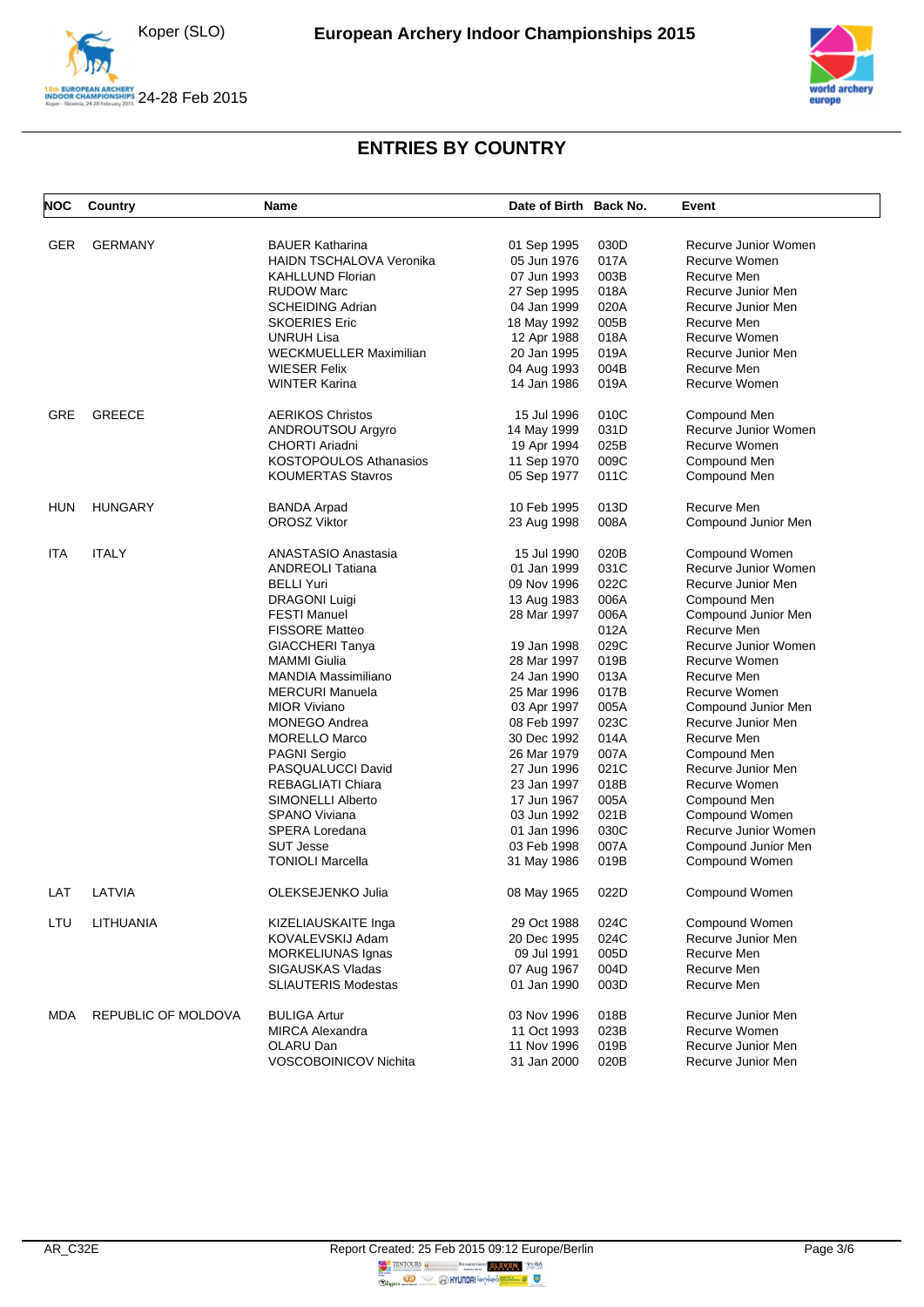Koper (SLO)





| <b>NOC</b> | Country            | <b>Name</b>               | Date of Birth Back No. |      | Event               |
|------------|--------------------|---------------------------|------------------------|------|---------------------|
| <b>NED</b> | <b>NETHERLANDS</b> | <b>BLEYENDAAL Ruben</b>   | 14 Apr 1981            | 006B | Compound Men        |
|            |                    | <b>COUWENBERG Martine</b> | 18 Jul 1974            | 018D | Compound Women      |
|            |                    | <b>ELZINGA Peter</b>      | 30 Jan 1981            | 005B | Compound Men        |
|            |                    | ENTHOVEN-MOKKENSTORM Inge | 01 Dec 1971            | 020C | Compound Women      |
|            |                    | <b>LAAN Sarina</b>        | 13 Mar 1994            | 024D | Recurve Women       |
|            |                    | <b>SCHLOESSER Mike</b>    | 15 Jan 1994            | 007B | Compound Men        |
|            |                    | VAN CASPEL Inge           | 14 Jul 1991            | 019C | Compound Women      |
|            |                    | VAN DEN BERG Sjef         | 14 Apr 1995            | 004C | Recurve Men         |
|            |                    | VAN DER VEN Rick          | 14 Apr 1991            | 005C | Recurve Men         |
|            |                    | VAN TONGEREN Jan          | 01 Nov 1998            | 003C | Recurve Men         |
| <b>NOR</b> | <b>NORWAY</b>      | AAMAAS Njaal              | 05 Oct 1988            | 010A | Compound Men        |
|            |                    | <b>GRYDELAND Runa</b>     | 06 May 1994            | 023B | Compound Women      |
|            |                    | <b>HAUGSETH Mads</b>      | 02 Mar 1995            | 008C | Compound Junior Men |
|            |                    | LIE Eivind                | 07 Jul 1992            | 009A | Compound Men        |
|            |                    | <b>SVENSEN June</b>       | 22 Jun 1954            | 022B | Compound Women      |
|            |                    | TJENTLAND Oddmund         | 11 Jan 1980            | 008A | Compound Men        |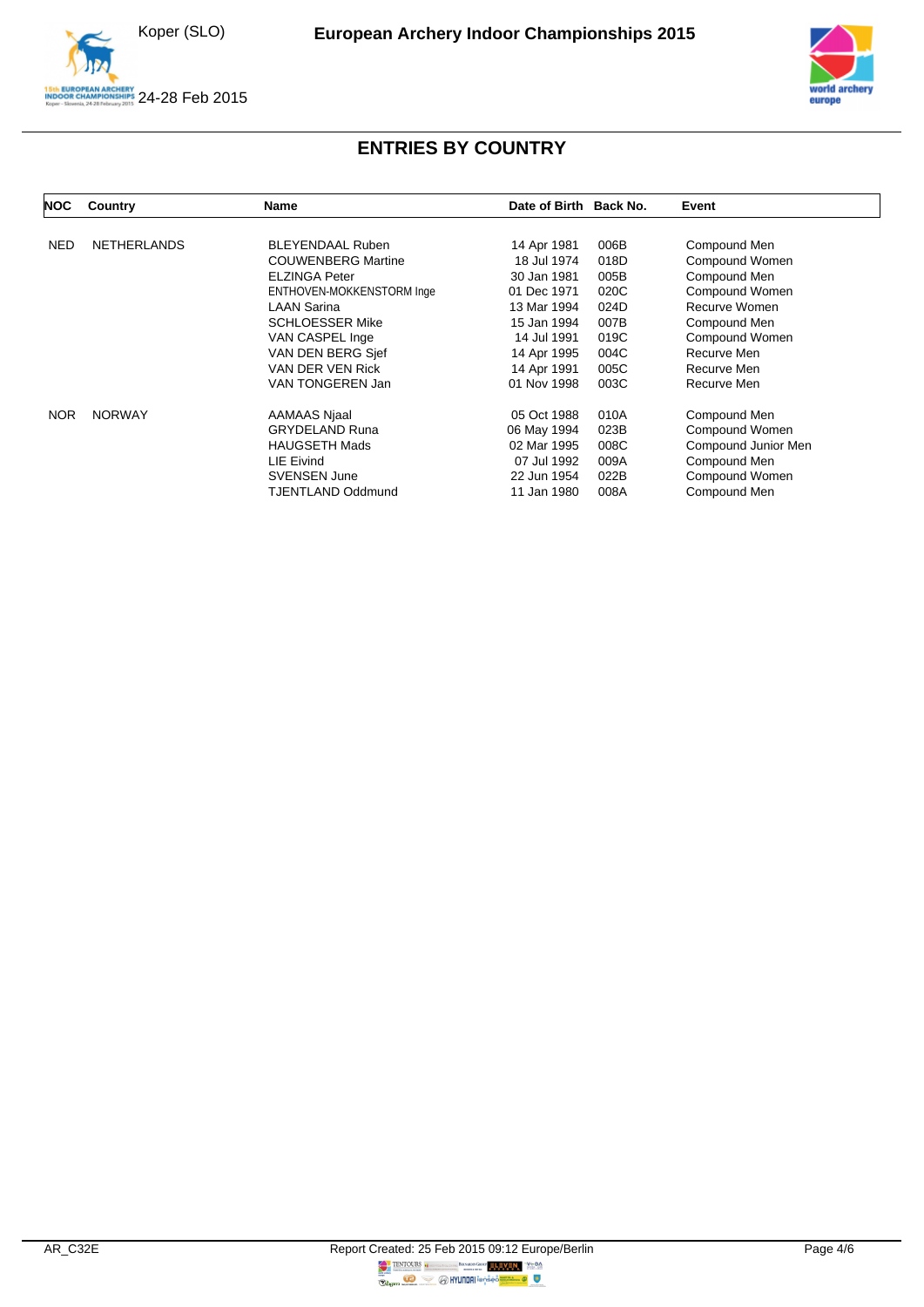Koper (SLO)





| <b>NOC</b> | <b>Country</b>            | Name                        | Date of Birth Back No. |      | Event                 |
|------------|---------------------------|-----------------------------|------------------------|------|-----------------------|
|            |                           |                             |                        |      |                       |
| <b>POL</b> | <b>POLAND</b>             | <b>BIZON Kacper</b>         | 21 Aug 1996            | 021A | Recurve Junior Men    |
|            |                           | <b>FARASIEWICZ Karolina</b> | 27 Sep 1996            | 028D | Recurve Junior Women  |
|            |                           | <b>MARZEC Pawel</b>         | 18 Jan 1994            | 008A | Recurve Men           |
|            |                           | <b>MYSZOR Wioleta</b>       | 19 Jan 1983            | 020B | Recurve Women         |
|            |                           | <b>NOWAK Piotr</b>          | 20 Mar 1991            | 006A | Recurve Men           |
|            |                           | RZASA Joanna                | 10 Sep 1990            | 021B | Recurve Women         |
|            |                           | SMIALKOWSKA Magdalena       | 17 Dec 1997            | 027D | Recurve Junior Women  |
|            |                           | <b>SZAFRAN Marek</b>        | 15 Mar 1997            | 023A | Recurve Junior Men    |
|            |                           | SZALANSKA Katarzyna         | 05 Dec 1992            | 025A | Compound Women        |
|            |                           | <b>WOJCIK Rafal</b>         | 08 Feb 1995            | 022A | Recurve Junior Men    |
|            |                           | <b>WOJTAS Jan</b>           | 26 Nov 1966            | 014B | Compound Men          |
|            |                           |                             |                        | 007A | Recurve Men           |
|            |                           | <b>WOJTKOWIAK Rafal</b>     |                        |      |                       |
|            |                           | ZURANSKA Adriana            | 11 Sep 1991            | 022B | Recurve Women         |
|            |                           | ZYZANSKA Sylwia             | 27 Jul 1997            | 026D | Recurve Junior Women  |
| ROU        | <b>ROMANIA</b>            | <b>ACHILIE Ovidiu</b>       | 11 Jun 1974            | 014C | Compound Men          |
| <b>RUS</b> | <b>RUSSIAN FEDERATION</b> | <b>AVDEEVA Natalia</b>      | 06 Sep 1988            | 019D | Compound Women        |
|            |                           | <b>BATOEV Zhargal</b>       | 21 Nov 1997            | 016B | Recurve Junior Men    |
|            |                           | DAMBAEVA Zhibzema           | 18 Nov 1996            | 030A | Recurve Junior Women  |
|            |                           | DASHIDORZHIEVA Tuyana       | 14 Apr 1996            | 029A | Recurve Junior Women  |
|            |                           |                             |                        |      |                       |
|            |                           | <b>KHARKOV Andrey</b>       | 29 May 1998            | 008B | Compound Junior Men   |
|            |                           | <b>KOZHIN Alexander</b>     | 10 Apr 1990            | 003A | Recurve Men           |
|            |                           | LOGINOVA Albina             | 07 Aug 1983            | 021D | Compound Women        |
|            |                           | <b>MAKEEVA Ekaterina</b>    | 09 Jan 1997            | 012C | Compound Junior Women |
|            |                           | <b>MAKHNENKO Artem</b>      | 02 Nov 1995            | 015B | Recurve Junior Men    |
|            |                           | <b>MYLNIKOVA Valeria</b>    | 01 Sep 1997            | 031A | Recurve Junior Women  |
|            |                           | <b>NIKOLAEV Alexey</b>      | 24 Apr 1987            | 004A | Recurve Men           |
|            |                           | <b>POPOV Vitalii</b>        | 29 Jun 1996            | 017B | Recurve Junior Men    |
|            |                           | RAVILOVA Diana              | 22 Feb 1998            | 011C | Compound Junior Women |
|            |                           | SAVENKOVA Alexandra         | 11 Apr 1996            | 010C | Compound Junior Women |
|            |                           | <b>SEGINA Tatiana</b>       | 20 Jan 1992            | 020D | Recurve Women         |
|            |                           | SOIZHINOV Zorigto           | 11 Sep 1988            | 013B | Compound Men          |
|            |                           | STEPANOVA Inna              | 17 Apr 1990            | 021D | Recurve Women         |
|            |                           |                             |                        | 022D |                       |
|            |                           | <b>TIMOFEEVA Kristina</b>   | 28 Aug 1993            |      | Recurve Women         |
|            |                           | <b>TSYBEKDORZHIEV Bair</b>  | 06 Oct 1992            | 005A | Recurve Men           |
|            |                           | VINOGRADOVA Mariia          | 16 Mar 1994            | 020D | Compound Women        |
| <b>SLO</b> | <b>SLOVENIA</b>           | <b>BIZJAK Rok</b>           | 02 Feb 1996            | 016C | Recurve Junior Men    |
|            |                           | <b>CERNE Arne</b>           | 26 Mar 1996            | 002C | Compound Junior Men   |
|            |                           | <b>CERNE Toja</b>           | 04 Jul 1993            | 023C | Compound Women        |
|            |                           | HABJAN MALAVASIC Den        | 15 Jul 1992            | 010A | Recurve Men           |
|            |                           | <b>KOMOCAR Jaka</b>         | 26 Mar 1992            | 011A | Recurve Men           |
|            |                           | LAHARNAR Ivana              | 10 Aug 1998            | 029D | Recurve Junior Women  |
|            |                           |                             |                        |      |                       |
|            |                           | MAJER Damjan                | 30 Jan 1969            | 006C | Compound Men          |
|            |                           | <b>MODIC Stas</b>           | 11 Oct 1998            | 003C | Compound Junior Men   |
|            |                           | RAVNIKAR Ziga               | 25 Dec 1999            | 017C | Recurve Junior Men    |
|            |                           | SITAR Dejan                 | 09 Dec 1979            | 007C | Compound Men          |
|            |                           | STOSEVSKI Luka              | 20 Nov 1995            | 004C | Compound Junior Men   |
|            |                           | <b>STRAJHAR Gasper</b>      | 02 Nov 1997            | 015C | Recurve Junior Men    |
|            |                           | <b>STRAJHAR Klemen</b>      | 20 Aug 1994            | 009A | Recurve Men           |
|            |                           | <b>TOMAT Najka</b>          | 29 Jan 1991            | 023A | Recurve Women         |
|            |                           | <b>TURSIC Slavko</b>        | 05 May 1973            | 008C | Compound Men          |
|            |                           | <b>UMER Ana</b>             | 11 Dec 1990            | 024A | Recurve Women         |
| <b>SRB</b> | <b>SERBIA</b>             | AKOS Varga                  | 14 Aug 1996            | 007C | Compound Junior Men   |
|            |                           | <b>BRZAKOVIC Carna</b>      | 16 Oct 1996            | 030B | Recurve Junior Women  |
|            |                           | LJUBINKOVIC Marija          | 17 Apr 1994            | 024B | Compound Women        |
|            |                           | POPOVIC Luka                | 16 May 1992            | 014B | Recurve Men           |
|            |                           | SIBALIC Mina                | 27 Aug 1997            | 029B | Recurve Junior Women  |
|            |                           |                             |                        |      |                       |